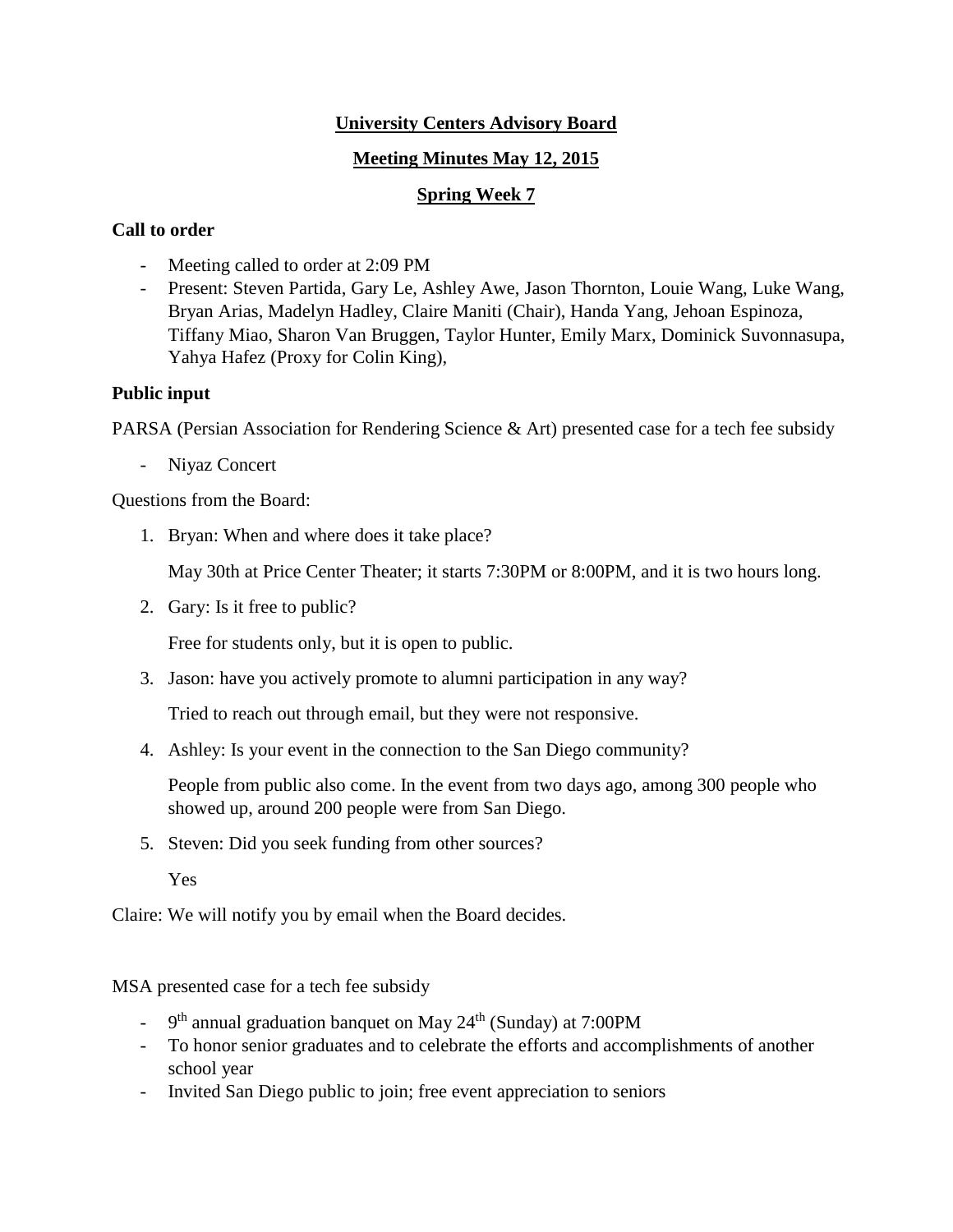Questions from the Board:

- 1. Steven: Did you seek funding from other sources? Applied for EDI and got donation from alumni
- 2. Louie: Is it open to all students? Yes.
- 3. Bryan: What is the expected size of attendance? Expecting about 150-180 people.
- 4. Ashley: Where does the event take place? Price Center East Ballroom
- 5. Steven: What time is the event?

7:00PM-10:00PM on May 24th

## CCAAS

- Emphasizing the presentation about space allocation from 2 weeks ago
- In need of space allocation
- Using the space temporarily so that it can be used by others in the future

Questions from the Board:

1. Handa: What is the estimated period of use?

4 years

2. Ashley: Has CCAAS looked into other spaces?

Yes

3. Tiff: Are you going to keep the space as it is?

Maybe because only using it temporarily, but it depends on funding

4. Handa: From what sources can you get funding from? Is EDI providing?

EDI would provide funds for small things like painting wall, other source would be alumni, and San Diego community is willing to donate.

5. Dominick: Is the funding from alumni guaranteed once you get the space?

One of the faculty members who retired knows alumni who are willing to donate.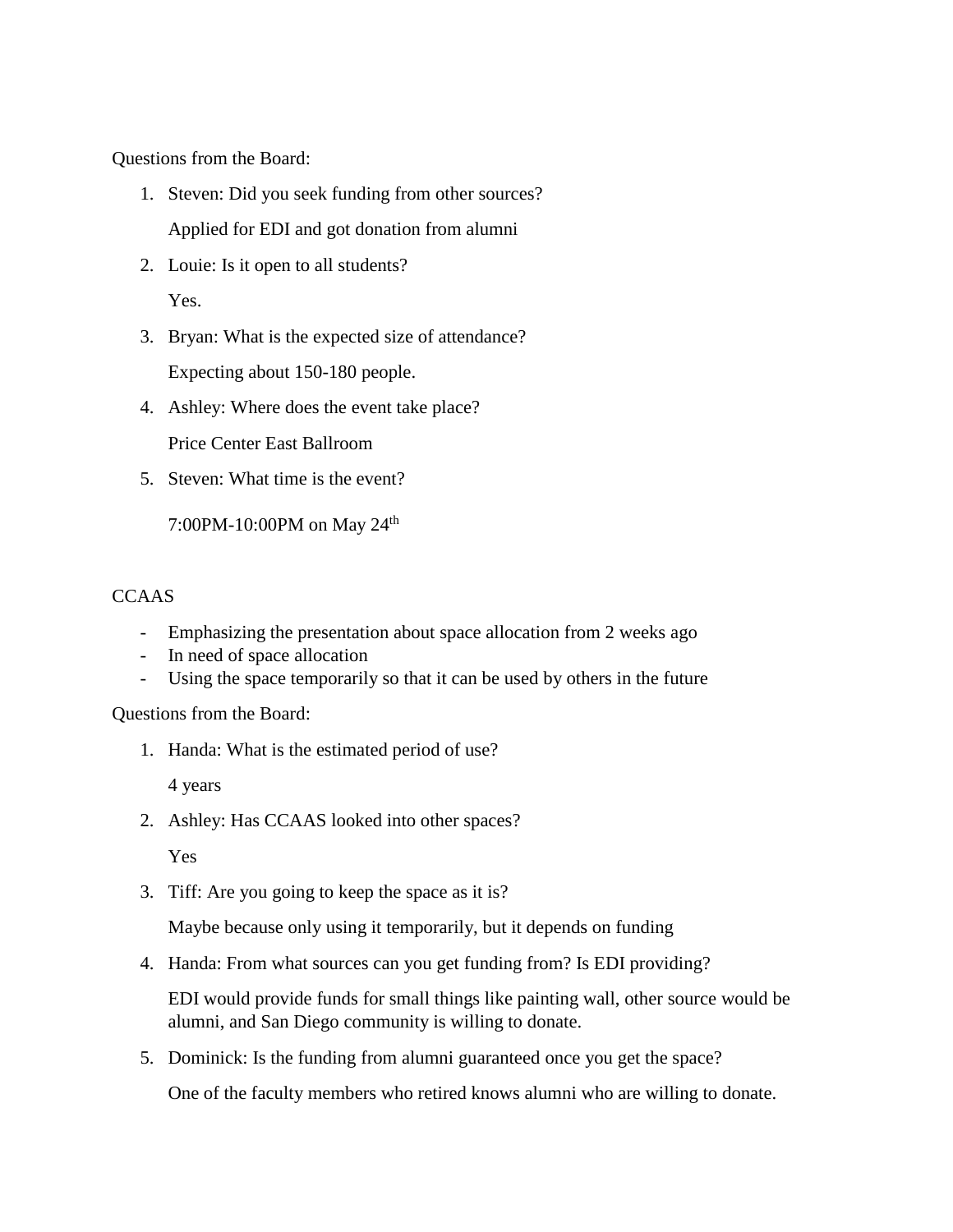6. Louie: how long will you take to get the entire resources to fully function? How fast will you be able to utilize the space?

Just need summer to organize.

Claire: We will email you later to let you know what the Board decides.

## **Approval of the Minutes**

By Claire, the UCAB Chair at 2:23 PM

Week 6

Motioned to approve with corrections by Luke and Gary seconded, no objections

# Agenda

- ACMS will probably come in next week for the proposal for potential "makerspace"
- No budget meeting after this meeting
- There was a minor clerical error on the draft of the FY2015-2016 UCEN budget; The Reserve Contribution of 5% on student fee income had not changed, but the total would have been the same, and there is no change on the vote from last week

# **Chair's Report**

- UCAB appointments are happening next week, so every member has to come.
- Interviews will be held on Friday and Monday.
- There was an initial glitch with the applications, so some applications were not received. If someone didn't receive a confirmation email, re-apply, and it will be accepted.
- Ashley: for the technical glitch, do applicants have to go to the website and apply again?
- Claire: It looks like it only affected graduate students.
- Received many applications: 4 for at-Large, 4 for Vice Chair, and 3 for Chair
- After election, will be writing 2014-2015 report for UCAB—hopefully it will be online before Week 9
- Presentation will be given to different committees and colleges which are involved with UCAB during Week 9 and 10.

## **Vice Chair's report**

Interviews will be happening soon.

## **Director's report**

updates on retail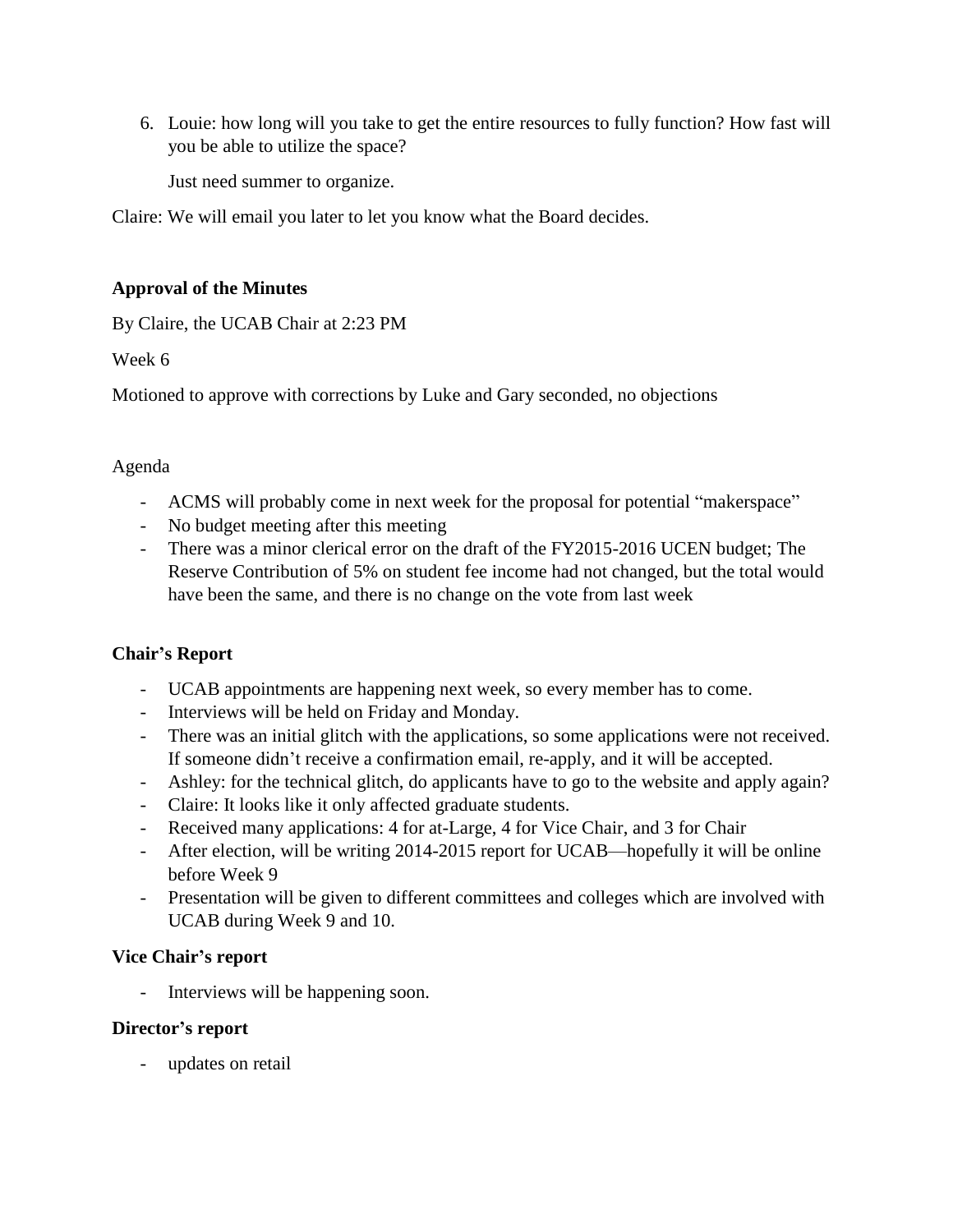- When renewed Post Office for their space, they asked for another space to open up a passport shop, so offered the small retail space next to Kaplan, 2.424, for passport photos which will be opening in Fall quarter 2016.
- Fire marshal: the issue with the fire shaft resolved, now waiting for the final approval from the fire marshal, and once approved, the vendor will be able to add casework and kitchen equipment to finish the space. (summer for opening)
- Starbucks: looking for construction team; working on summer construction project—so hopefully will be open in Fall quarter 2016
- Taco Villa: the plan that the new architect has submitted looks great—Nice, full, wellprepared plan package, will send to FDC for plan review
- Secret shopper/Focus group: moving on to Dlush project for feedback
- For secret shopper, contact Debbie Massa. For focus group, contact Amanda Marples at [amarples@ucsd.edu](mailto:amarples@ucsd.edu)
- Facility: Spaces and Sustainability Resource Center: Possible renovation which they will be funding, but they are going through our office to make the arrangement.

# **NEW BUSINESS**

Jehoan moved to return to public input to allow MEChA to give presentation and Yahya seconded

Claire: We're going to move to public input for 5 minutes.

# **Public Input**

MEChA (Movimiento Estudiantil Chicano De Aztlan) presented case for tech fee subsidy

- Event: RAZA Graduation
- In Spanish
- Friday, June  $12<sup>th</sup>$  from 5:00PM to 10:00PM
- To celebrate the family and to honor the students who are graduating
- 60 graduates and 500 people total
- Price Center West Ballroom
- Total AV tech and the room: \$1300.00

## Questions from the Board:

1. Gary: when is this graduation banquet and how long is the event?

June  $12<sup>th</sup>$  from 5:00PM to 10:00PM

Other sources of funding: AS, community fund, different departments: Ethnic, CGS, and other departments that teach social justice

2. Ashley: Is the event reached out to alumni participation and San Diego community?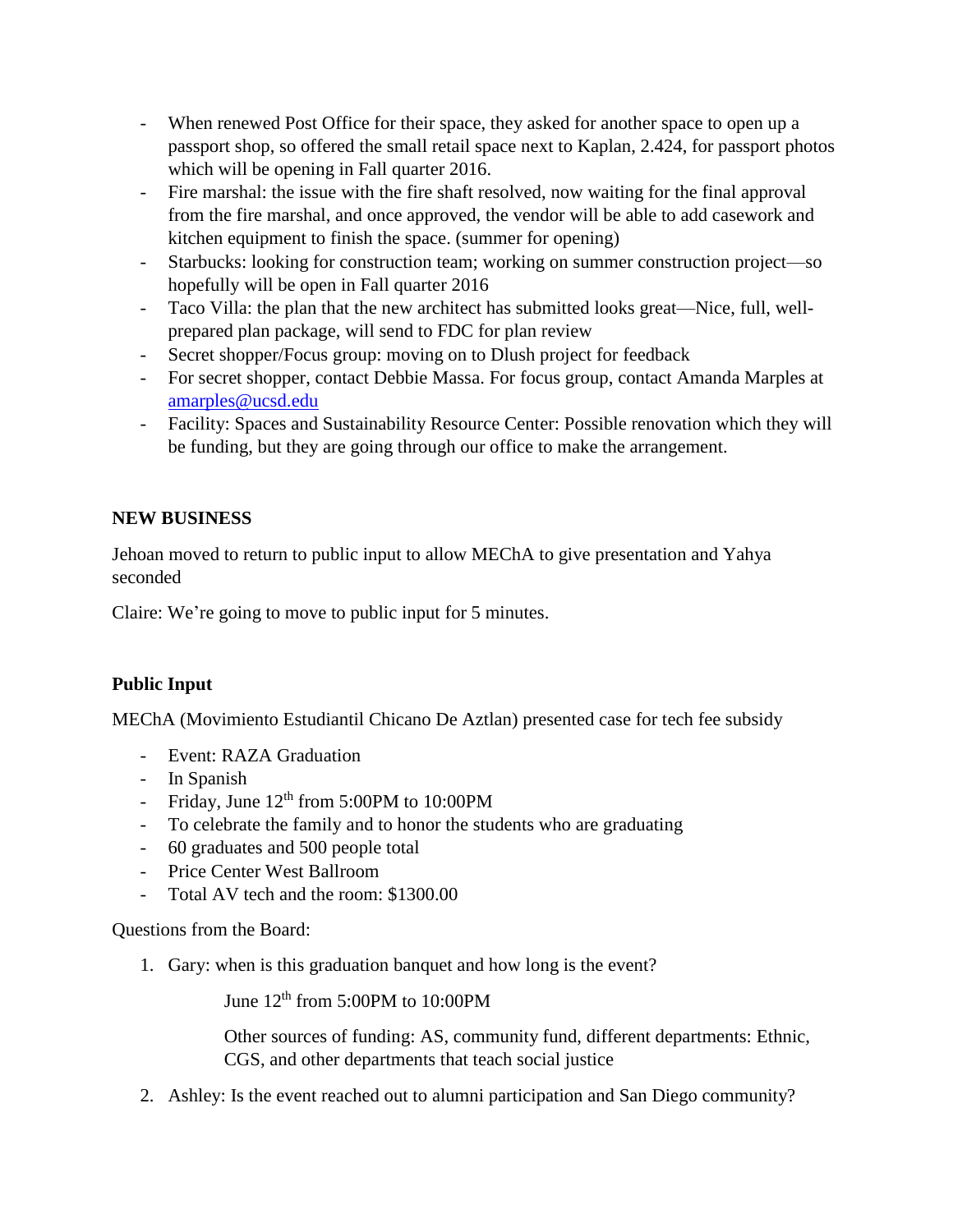Yes, many community members are invited as well as faculty and staff. Got \$2000.00 from Latino Alumni Association and they are invited, too.

3. Dominick: Open to students?

It is open, but through volunteering if not a graduate.

4. Jehoan: Is the event free for the graduates?

Yes

## **Tech Fee Subsidies**

International Justice Mission Campus Chapter:

Allocate \$237.50 to UCSD Social Justice Awareness Concert

Ashley moved to fund \$237.50 to UCSD Social Justice Awareness Concert, and Louie seconded, no objections

### PARSA:

- Qualify \$1.50 per student
- Maximum allocation is \$350 (requested \$600)
- Gary: did they give us the estimated attendee?
- Yes, 200 people

Motioned to approve \$300.00 by Gary, seconded by Luke, no objections

#### MSA:

- Qualify \$1.50 per student
- Gary: How many people are estimated to come?
- 240 people

Motioned to approve \$350.00 by Luke, seconded by Gary, 1 objection

Bryan: (Objection) what is the amount requested?

It will exceed \$350, but the maximum allocation is \$350.

#### MEChA

- Qualify \$1.50 per student
- Gary: What do we use for the attendance?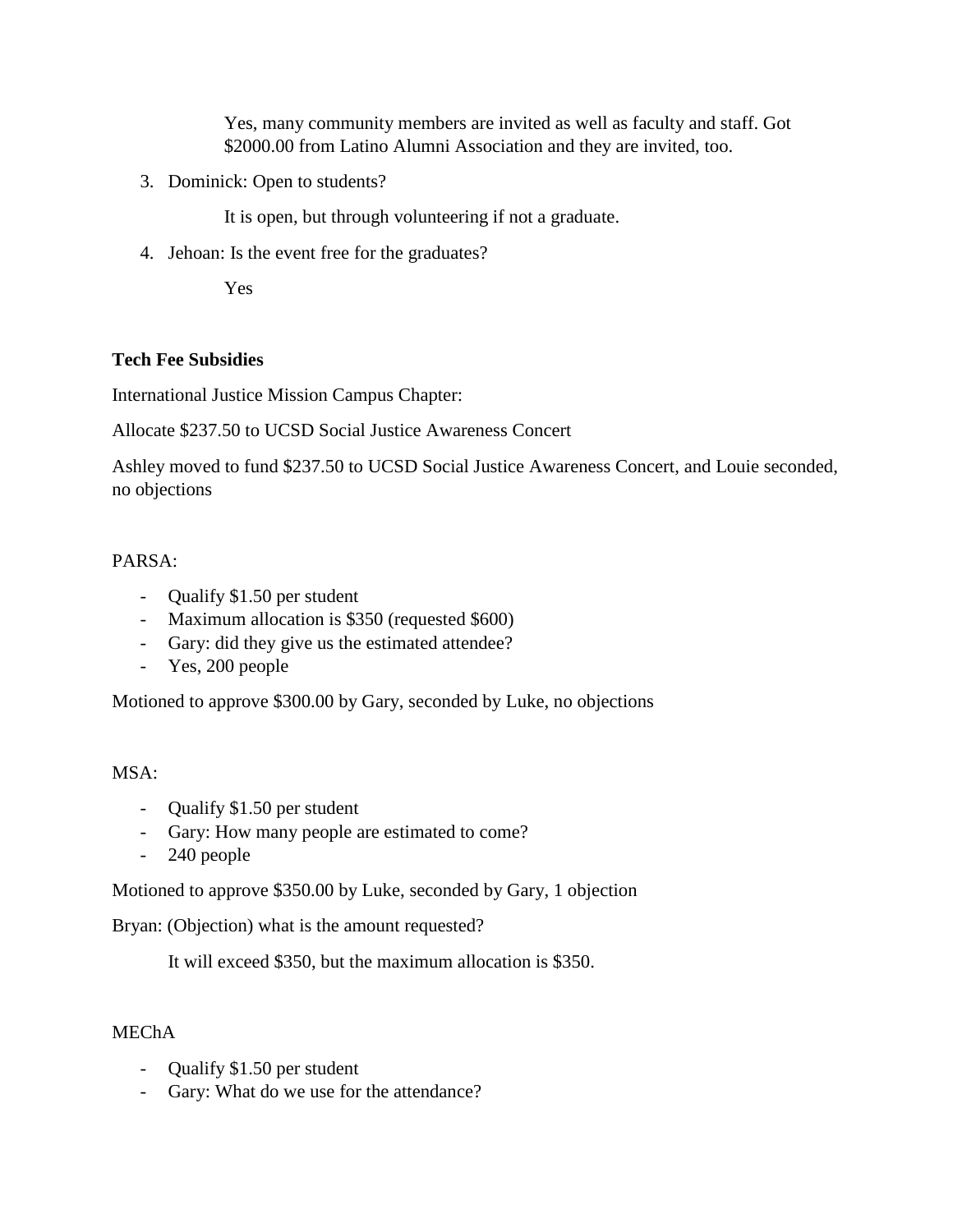- Claire: Up to UCAB as the Board to discuss.
- Sharon: Traditionally, we include everyone, the full attendance.

Motioned to approve \$350.00 by Jehoan, seconded by Louie, no objections

Motioned to and re-order to the Original Student Space discussion and table Shogun next week by Gary, seconded by Luke, no objections

## **Original Student Space Discussion**

Claire: The Board asked me to follow up with the funding, both for CCAAS and BRC, from VC EDI. I reached out to Frank Silva, from the department of EDI, to verify that the two groups who said they would be receiving funding had financial commitment from that department. He made clear that the three staff positions mentioned in the slide in CCAAS' presentation were not accurate. There is not a commitment from EDI to fund three staff members at an APIMEDA resource center by 2018. Frank Silva also confirmed that the BRC would receive funding if they move into that space.

Jehoan: The funding for the three staff members was not accurate, but what about the funding in general?

Claire: Frank Silva let me know that no official commitments have been made with CCAAS

Yahya: The CCAAS space would be student run.

Gary: If they don't get staffing during the entire 4 years, it can be hurtful.

Jehoan: The previous resource center that used the space was student run for 2 years with minimum funding, but at the end, they got to hire actual staff.

Bryan: I am not sure who CCAAS is specifically targeting to because it seems general. Their focus is too wide; I know that they mentioned some communities they are targeting, I feel like it is pretty large.

Madelyn: It is important that we consider giving the correct amount of attention to supporting minority groups on campus. I remember the slide show from BRC that there are fewer African American students, and when they were struggling, the resource center was really helpful for them.

Claire: Just a reminder that the Board is neutral; We should only be looking at proposals, using the factors of consideration the board passed two weeks ago, and decide whether or not we should allocate.

Yahya: Some Asian communities such as Pacific Islander do not get enough resource and support they need. In terms of considering staffing and faculty from those groups, on campus there is no representation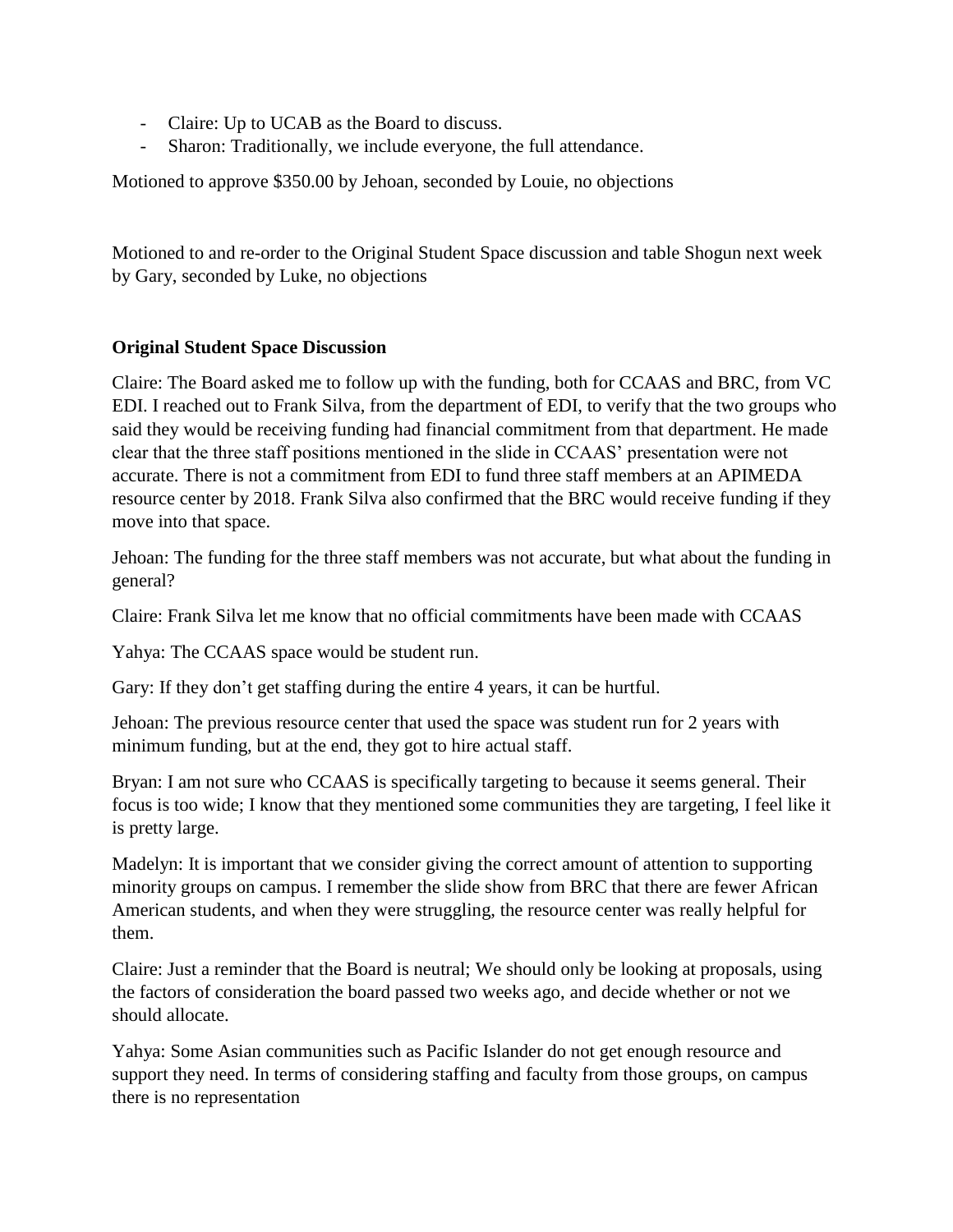Luke: My council wasn't able to see the detail plans from CCAAS they were confused about their final goal, and the space seems too small for their final vision. They believe BRC will best utilize the space in terms of refining the existing resource center into a bigger space. Some of the members utilized BRC and they think that they feel safe at the current space and do not feel safe in certain spaces on campus.

Gary: My council discussed much about Triton TV and such but came to between CCAAS. BRC:

BRC is targeting those who have historically poor representation, but CCAAS is targeting a community that is considered to have Asian identity, and my council was confused about their goals.

Louie: Since CCAAS does not need the space permanently, is it possible to shorten the period of use for CCAAS and later give the space to BRC?

Claire: UCAB will be allocating the space by MOU. So it would have to set a time limit for the amount of time to allocate the space. It would not be possible to allocate the space which it moves from one org to another because it would be MOU between UCAB and the org that is allocating.

Yahya: BRC might seek to find a bigger space elsewhere, so they should have a guarantee to get the space later.

Gary: The space would be natural fit for BRC, but my concern is that CCAAS is an unrepresentative group that has more representation in campus. And CCAAS is using the space temporarily so CCAAS can move out instead of having BRC find a bigger space.

Claire: Quick question to Sharon: is the time set and whether they have a space or not one of the factors to be considered in allocating the Original Student Center Space? How long would the BRC use the space currently?

Sharon: I believe there is no term end.

Handa: Based on the criteria, there are two points that CCAAS is lacking. In terms of funding sources, they don't have official commitments from EDI, and their comment about the funding from alumni, they said "they heard," which is not concrete. Unless they prove that they can generate the funding, BRC is the strongest candidate in terms of funding source and appropriate allocation.

Louie: Motioned to allocate space F208 to CCAAS for a period of time of 1 full year to prove that they have the ability to generate enough funding to sustain the APIMEDA Resource Center's function.

Yahya: With this motion, how will the renewal process be?

Claire: According to this motion, at a time close to expiration, it will be brought up to the board for discussion.

Gary: how exactly will they prove their funding? What do you mean by 1 full year?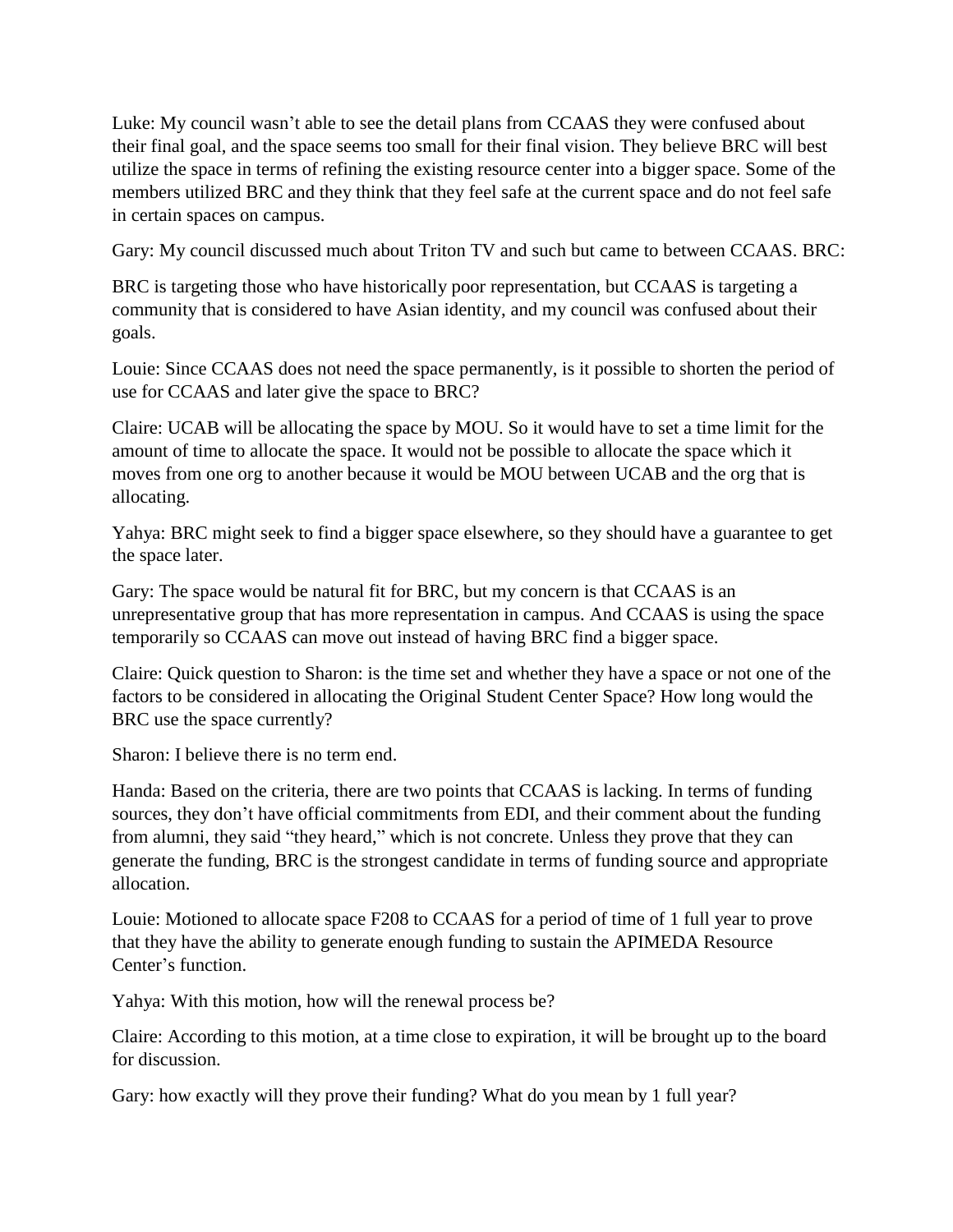Louie: They said they can move in and set up their space by the summer- I assume that they can start seeking out for resources and funding in the Fall, Getting winter quarter for operation time, I would say they can start in Spring quarter.

Re-phrase: Louie Motioned to allocate space F208 to CCAAS for one full calendar year to prove that they have the ability to generate enough funding to sustain the APIMEDA Resource Center's function by the  $5<sup>th</sup>$  week of Spring quarter 2016.

Jehoan: When you say funding for its function, do you mean function as in fully function with the director, staffs and professionals like the basic funding guaranteed from the university to start the process of funding?

Louie: to show that they have a beginning trend. To when the university starts recognizing them and their progress showing that they are building up.

Handa: They need to be able to provide some kind of official financial commitment by \$X, so we need some type of documentation.

Tiffany: "A period of time" may be removed.

Re-phrase: Louie Motioned to allocate space F208 to CCAAS for one full calendar year to prove that they have the ability to generate enough funding to sustain the APIMEDA Resource Center's function by the  $5<sup>th</sup>$  week of Spring quarter 2016.

Claire: is the calendar academic or the actual time?

Louie: calendar time period.

Gary: For what purpose are we evaluating the funding source? Our evaluation is in Spring 2016, which is the end of the calendar. In my opinion, it should either be allocated with one full year and have our discussion later or we have a longer allocation , 2-4years, and decide that we can strike one year to 2-4 years.

Claire: So you want to strike everything after the motion to allocate the space for one year

Gary: Or to change one full year to a longer period of time.

Claire: If there is no second, we are going to scrap it.

Sharon: For whoever the space is allocated, you should think of a year in terms of the fiscal year because that is when your Board is working, which is from July  $1<sup>st</sup>$  to June 30<sup>th.</sup>

Louie: Motion to allocate space F208 to CCAAS for two fiscal years, ending on June 30<sup>th</sup>, 2017.

Handa: add that the board recommends proof of additional funding towards full-time staffing be strongly considered in MOU renewal discussions.

Gary seconded.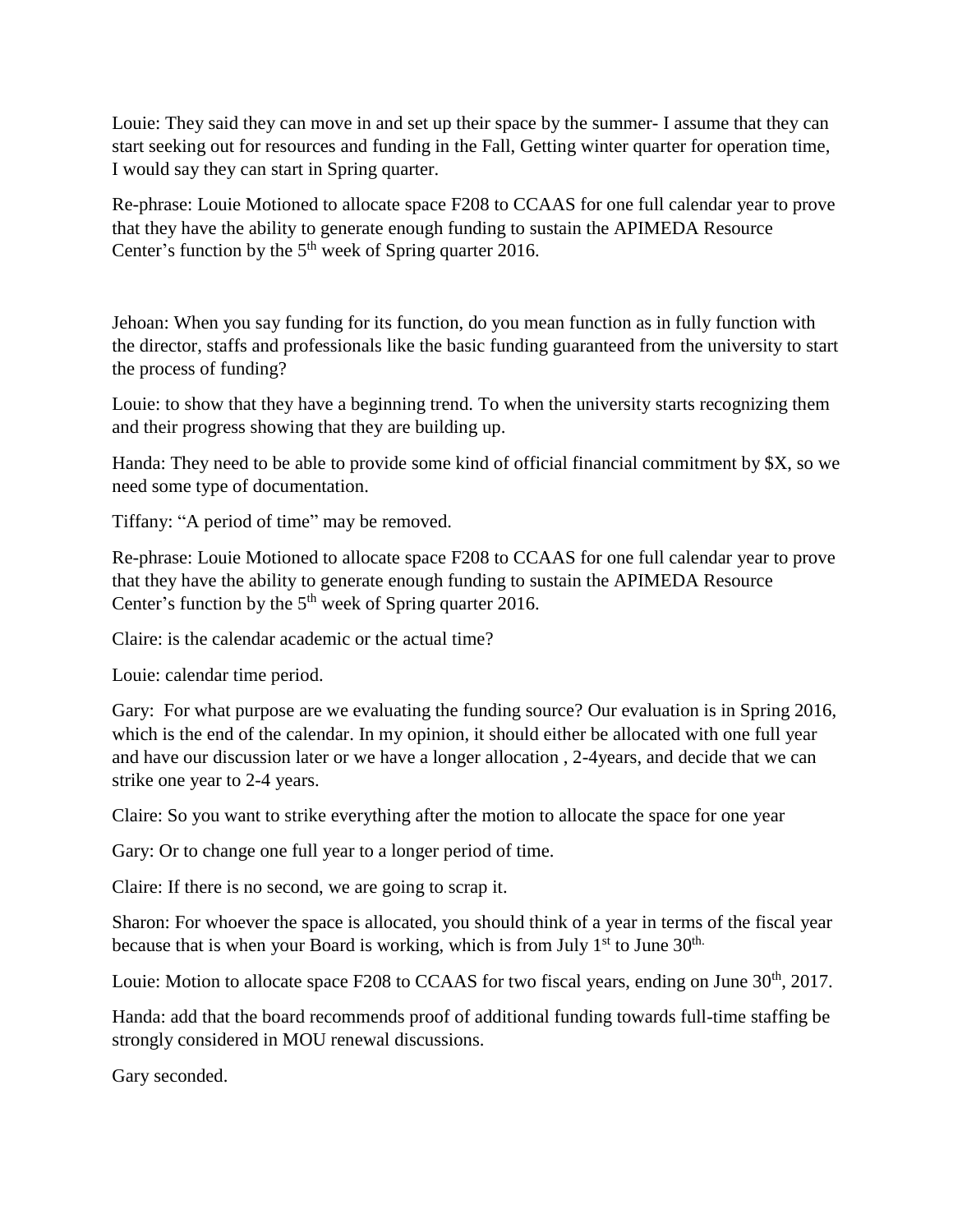#### Objection

Luke: looking back to the factors for considering allocating the space, there are some factors that CCAAS does not meet.

Louie: The point is that we are talking about the community that has not been represented the campus.

Language: allocate space F208 to CCAAS for two fiscal years, ending on June 30, 2017; the Board recommends proof of additional funding towards full time staffing be strongly considered in MOU renewal discussions.

Objection, the BRC has better fit to our criteria.

[Straw Poll:] To approve the language as it is written?

Yes: 8

No: 5

Abstained: 2

Call to Question by

Yes: 8

No: 5

Abstained: 3

Motioned to move to roll call vote by Louie, seconded by Handa

Objected

(Approval of the motion):

Yes: 8

 $No<sub>5</sub>$ 

Abstained: 3

At 3:24PM, This motion passes.